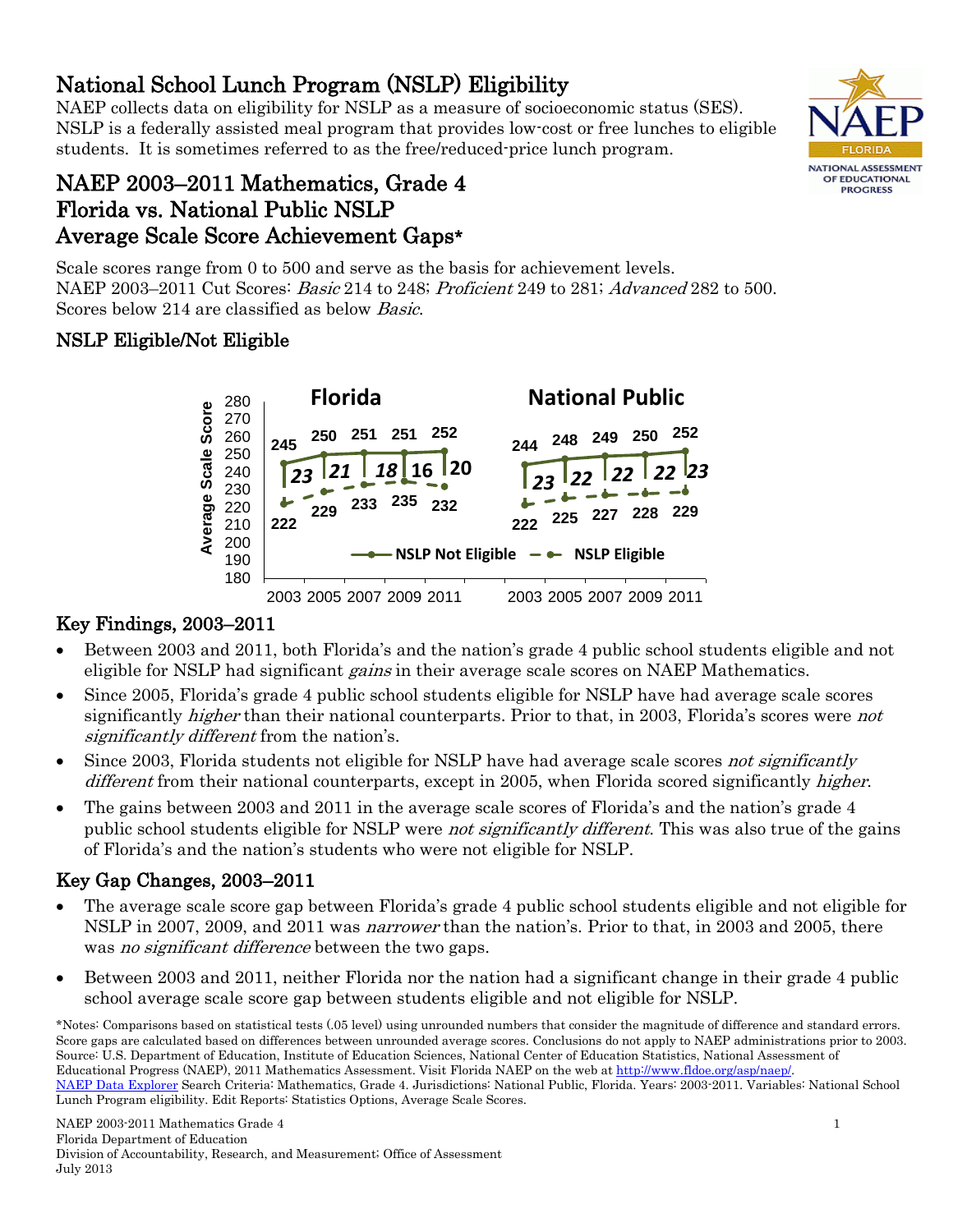## NAEP 2003–2011 Mathematics, Grade 4 Florida vs. National Public NSLP At or above *Basic* Achievement Gaps\*



Scale scores range from 0 to 500 and serve as the basis for achievement levels. NAEP 2003–2011 Cut Scores: Basic 214 to 248; Proficient 249 to 281; Advanced 282 to 500. Scores below 214 are classified as below Basic.

#### NSLP Eligible/Not Eligible



#### Key Findings, 2003–2011

- Between 2003 and 2011, both Florida and the nation had significant *gains* in the percentage of grade 4 public school students eligible and not eligible for NSLP performing at or above *Basic* on NAEP Mathematics.
- Since 2005, the percentage of Florida's grade 4 public school students eligible for NSLP performing at or above *Basic* has been significantly *higher* than the percentage of their national counterparts.
- The percentage of Florida students not eligible for NSLP performing at or above *Basic* has continued to be not significantly different from the nation's, except in 2007, when Florida scored significantly higher than the nation.
- Between 2003 and 2011, the gains in the percentages of Florida's and the nation's grade 4 public school students eligible for NSLP scoring at or above *Basic* were *not significantly different*. This was also true of the gains of Florida's and the nation's students not eligible for NSLP.

#### Key Gap Changes, 2003–2011

- The gaps between Florida's grade 4 public school students eligible and not eligible for NSLP performing at or above *Basic* have been *narrower* than the nation's since 2005. Prior to that, in 2003, there was no significant difference between the two gaps.
- Between 2003 and 2011, both Florida and the nation significantly *narrowed* their grade 4 public school achievement gap between students eligible and not eligible for NSLP performing at or above Basic.

\*Notes: Comparisons based on statistical tests (.05 level) using unrounded numbers that consider the magnitude of difference and standard errors. Score gaps are calculated based on differences between unrounded average scores. Conclusions do not apply to NAEP administrations prior to 2003. Source: U.S. Department of Education, Institute of Education Sciences, National Center of Education Statistics, National Assessment of Educational Progress (NAEP), 2011 Mathematics Assessment. Visit Florida NAEP on the web at [http://www.fldoe.org/asp/naep/.](http://www.fldoe.org/asp/naep/)  [NAEP Data Explorer](http://nces.ed.gov/nationsreportcard/naepdata/) Search Criteria: Mathematics, Grade 4. Jurisdictions: National Public, Florida. Years: 2003-2011. Variables: National School Lunch Program eligibility. Edit Reports: Statistics Options, Achievement Levels, Cumulative.